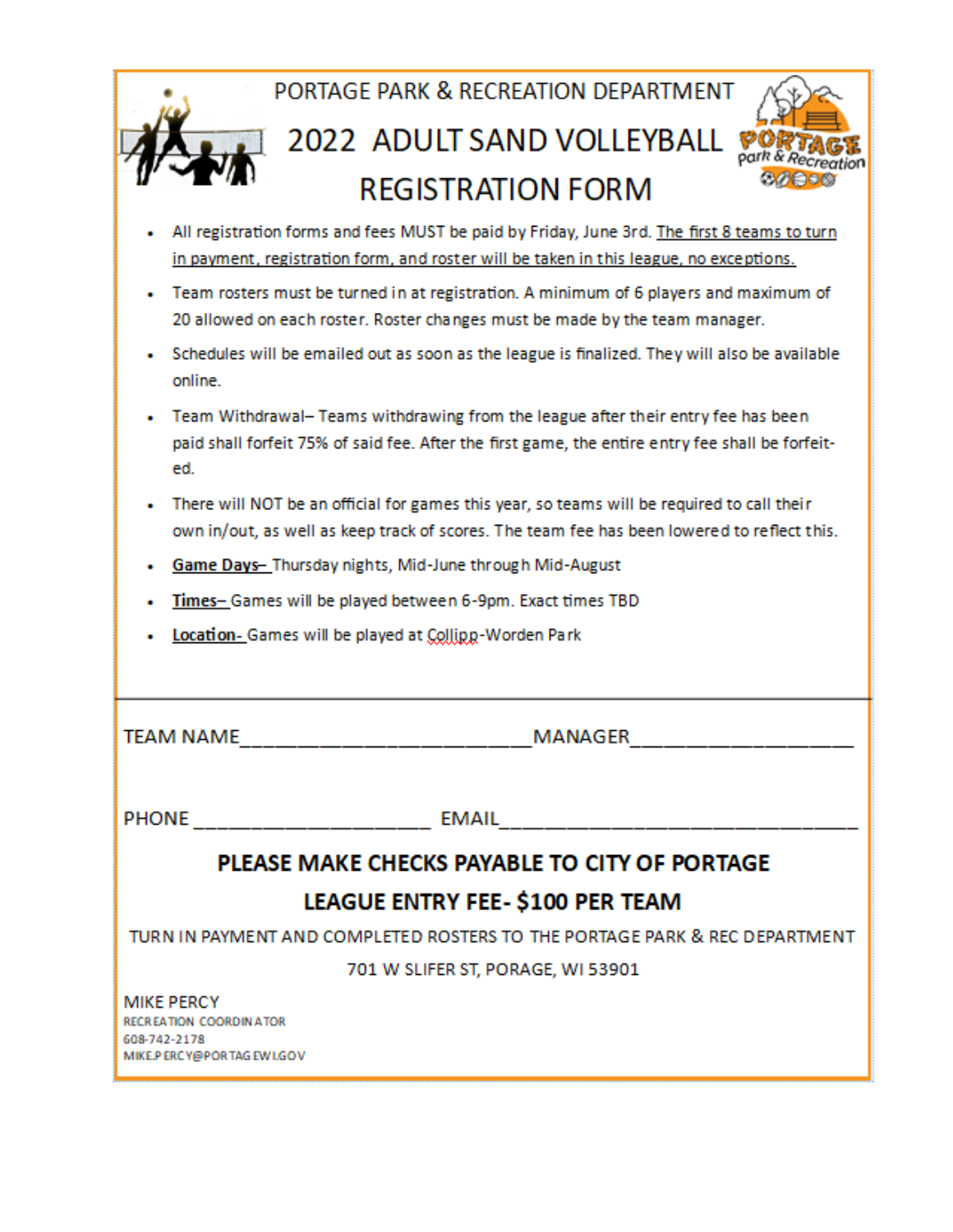## **Portage Park & Recreation Department Adult Sand Volleyball Rules (Co-Ed)**

### **A. Registration**

- 1. Team rosters will have a minimum of 6 players
- 2. Players are allowed to participate on one (1) team per league.

### **B. Transfer of Players/Adding or Removing Players**

- 1. Roster changes may be made up until the last three matches of the season. (Excluding post season play.)
- 2. Any roster additions must be submitted (email or phone call) to the Park & Rec Department Office.
- 3. Any games in which an ineligible player participates, that game will result in a forfeit.

### **C. Conduct**

- 1. **Managers** are responsible for the conduct and eligibility of their players. Any violations could result in suspension from the league.
- 2. Unsportsmanlike conduct will not be tolerated, and will result in suspension or removal from the league at the discretion of the Park & Recreation Department.
- 3. One person will be designated as spokesperson at the beginning of each match. Any questions directed at the supervisor, will be done by the spokesperson. Harassment of the officials or staff will not be tolerated.

### 4. **PLEASE REMEMBER THAT THIS IS A RECREATIONAL LEAGUE**

### **D. Portage City Park Rules** *(for summer sand volleyball)*

- 1. No glass bottles permitted in City Parks (alcohol is allowed)
- 2. No pets allowed in City Parks
- 3. Parks close at 10pm

### \* *Violation of these rules will result in team suspension and possible expulsion from participation.*

### **E. General Rules**

- 1. 6 players on the court
	- a. If playing with less than 6 players, there cannot be more males than females. (ex. If you have 5 players at your game, and only 2 of them are females, you will have to play with 2 males and 2 females on the court, and the additional male will have to substitute in)
- 2. In the CO-ED league, a female must contact the ball when it is a three hit series only. If the ball is returned in the first or second hit, a female is not required to touch the ball.
	- a. A tipped block attempt is not considered a hit. If a block attempt is tipped, that team still has 3 hits to return the ball to the other side of the court.
- 3. A 5 minute grace period will be allowed prior to each game. After that, a forfeit will be recorded for that game. A total of 15 minutes will be allowed before all three games are forfeited.
- 4. Matches will have a 60 minute time limit attached to them. A team that is ahead by 2 points after that 60 minute time limit will be declared the winner of that game. Three games will be played during a match. Team standings will be kept on the basis of total games won. One point will be given for every game won or lost.
- 5. A volley-for-serve method will be used to determine which team serves first in the first game. After that, teams will alternate starting serves each game.
- 6. One time out per game is allowed by each team. 1 minute length.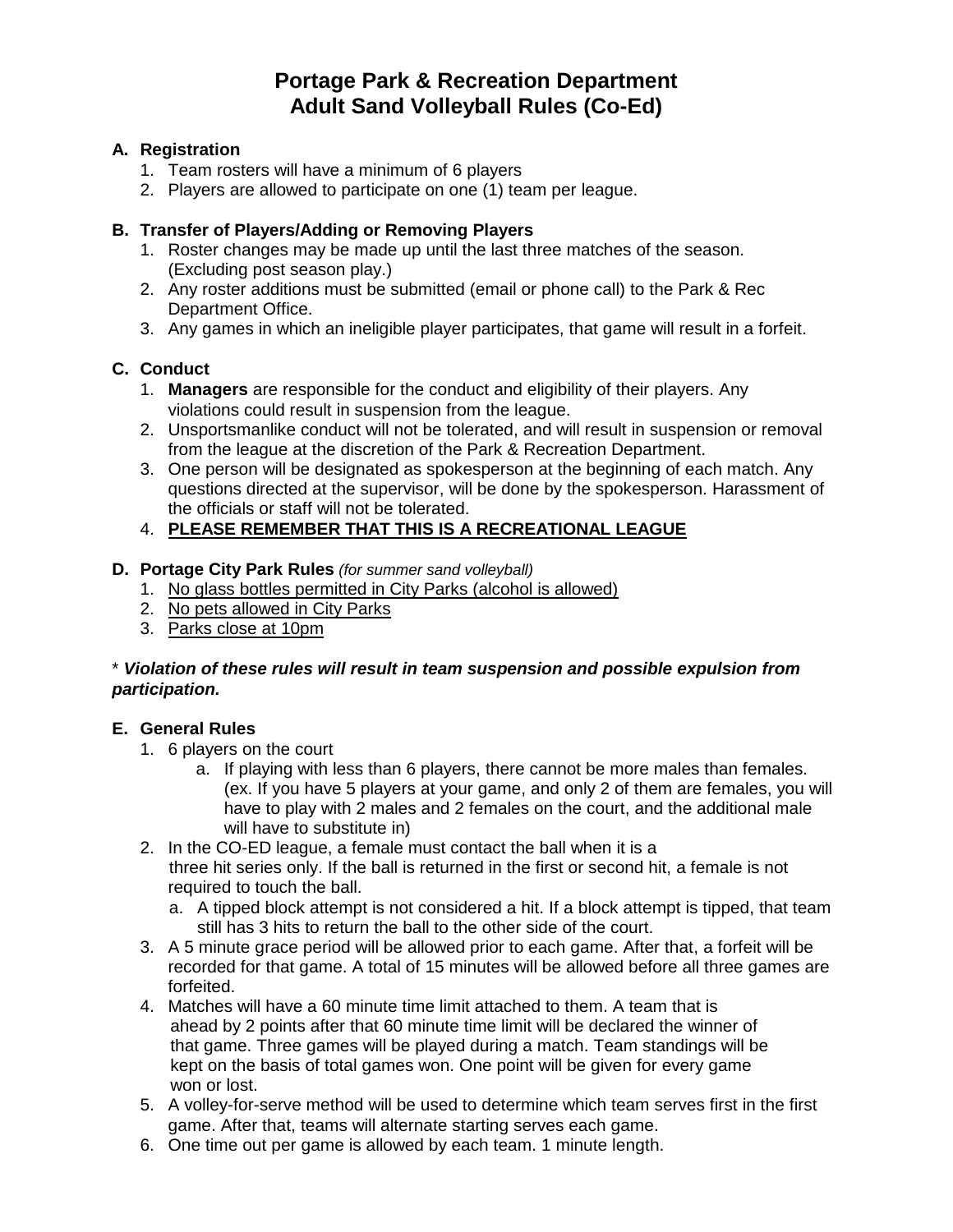- 7. Rally Scoring- The first team to 25, win by 2, or the first team to reach 30 points straight up.
- 8. All 3 games will be played each match, no matter the result of the first 2 matches.
- 9. A ball can be played 3 times before going over the net. No player can hit the ball twice in succession.
- 10. Contact with the ball must be a clear hit. No palming, lifting, pushing, or carrying of the ball is allowed. Any of these infractions will be called and result in a point for the opposing team.
- 11. Ball can be contacted by any part of the body. Hands, arms, fists, head, feet are all permissible.
- 12. A player may extend their hand over the net on a follow through of a spike or block after a completed attack.
- 13. The receiving team cannot block or spike the serve.
- 14. Rotation will be clockwise, 1 position for the new serving team.
- 15. The center line may be touched but never crossed. Some part of the foot must stay in contact with the line at all times.
- 16. Any ball that lands on the boundary line is considered in.
	- a. This will be at the discretion of both teams, as well as the supervisor(s). If a consensus cannot be reached, the point will be replayed. Please remember that this is a recreational league, and cheating will not be tolerated.
- 17. Serves that hit the net and go over to the receiving teams side of the court are considered in-play.
- 18. Touching the net at any time is a foul, except when a hard driven spike forces the net into a player while he/she is on his/her side of the court. If a player touches the net after spiking the ball (on their follow through), it will result in a dead ball and the opposing team will be awarded a point

### **F. Cancellation or changes**

- 1. *Matches will be canceled due to inclement weather, where the safety of the participants is at risk.*
- 2. The Recreation Department's policy is to play the games whenever possible. If a cancellation occurs, we will email the teams managers or other contact person.